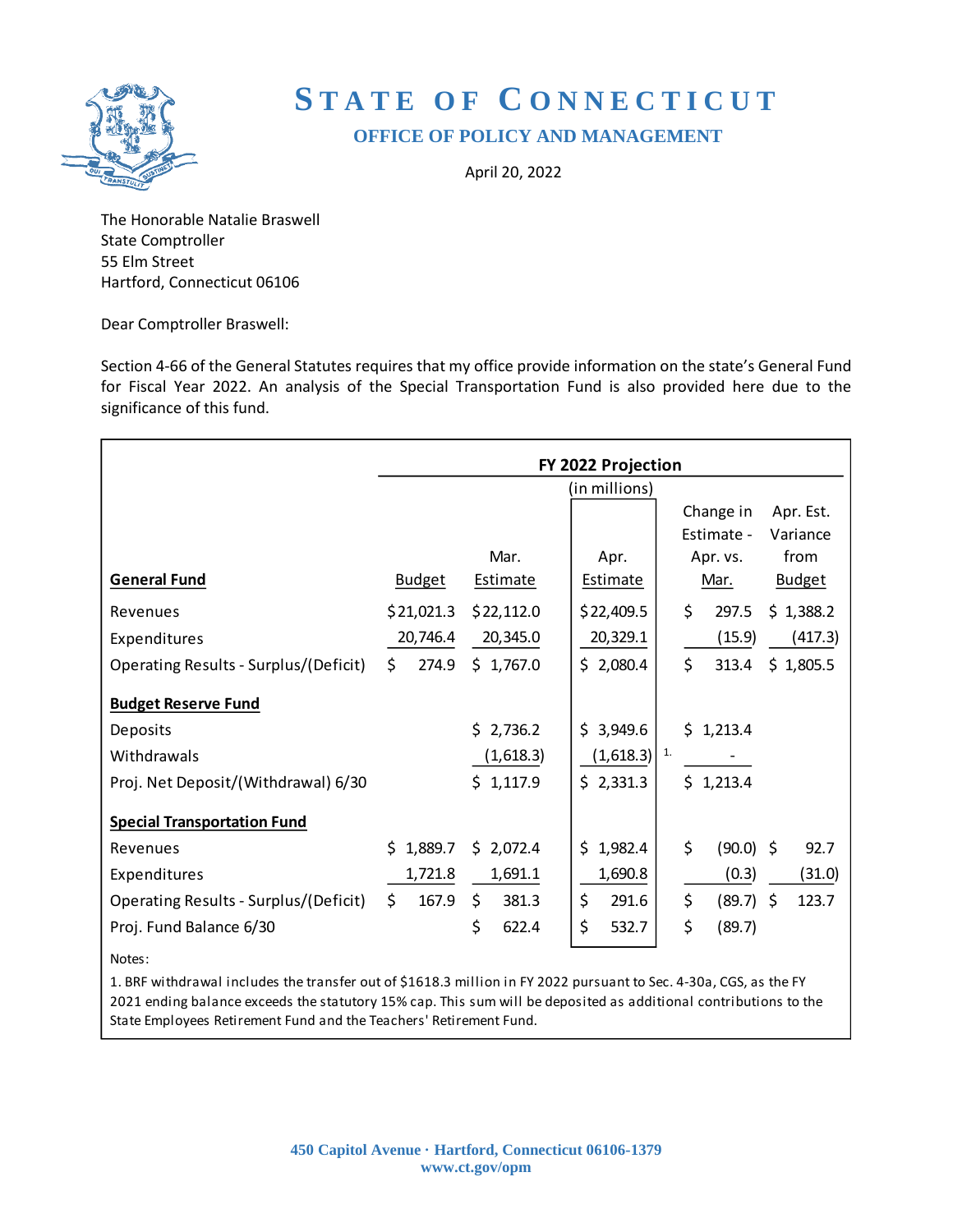#### **General Fund**

The adopted FY 2022 budget anticipated a \$274.9 million balance at year end. We are projecting an operating surplus of \$2,080.4 million – 10.0 percent of the General Fund – up \$313.4 million from last month's forecast. Revenues reflect a \$297.5 million improvement over our March 18, 2022 projection as discussed below, and expenditure requirements show an improvement of \$14.9 million over last month's estimate. The operating surplus is comprised of \$1,388.2 million of excess revenues and \$417.3 million of net expenditures below the enacted budget.

As noted in previous months, our projections include additional federal revenues associated with the American Rescue Plan Act home and community-based services (HCBS) reinvestment plan and the new Medicaid 1115 substance use disorder (SUD) waiver. Both of these plans were unbudgeted, resulting in additional revenues as well as increased expenditure requirements in FY 2022 through FY 2024. About \$83.2 million of federal revenue in FY 2022 included in the January consensus forecast is related to the early receipt of federal Medicaid funding for services that will be rendered in future fiscal years and would need to be transferred to FY 2023 to support reinvestment costs, reducing the forecast surplus for FY 2022 accordingly.

As we have noted previously, the enacted budget for the current biennium relies on one-time ARPA funds of \$560 million in FY 2022 and \$1.2 billion in FY 2023 to achieve balance. If not for the use of this one-time source, projected General Fund results for FY 2022 would be positive by \$1.4 billion, about 6.9 percent, and FY 2023 would end with a sizable operating deficit. While the Governor's recommended budget as presented to the legislature on February 9<sup>th</sup> eliminates reliance on this source to balance the General Fund budget in FY 2022 and reduces it by \$250 million in FY 2023, to \$944.9 million, the state will need to experience revenue growth this biennium to prevent a budgetary gap in FY 2024 and beyond.

| <b>General Fund - Structural Balance</b>                                                                                                                                                                                                                                                                                                                                                       |    |               |            |    |                   |     |  |
|------------------------------------------------------------------------------------------------------------------------------------------------------------------------------------------------------------------------------------------------------------------------------------------------------------------------------------------------------------------------------------------------|----|---------------|------------|----|-------------------|-----|--|
| (in millions)                                                                                                                                                                                                                                                                                                                                                                                  |    |               |            |    |                   |     |  |
|                                                                                                                                                                                                                                                                                                                                                                                                |    | FY 2022       |            |    | FY 2023           |     |  |
|                                                                                                                                                                                                                                                                                                                                                                                                |    | Enacted       |            |    | Enacted           |     |  |
|                                                                                                                                                                                                                                                                                                                                                                                                |    | <b>Budget</b> | OPM Apr.   |    | <b>Budget</b>     |     |  |
| <b>General Fund</b>                                                                                                                                                                                                                                                                                                                                                                            |    | Plan          | Estimate   |    | Plan              |     |  |
| Revenues                                                                                                                                                                                                                                                                                                                                                                                       |    | \$21,021.3    | \$22,409.5 |    | \$21,537.2        |     |  |
| Expenditures                                                                                                                                                                                                                                                                                                                                                                                   |    | 20,746.4      | 20,329.1   |    | 21,534.3          |     |  |
| Operating Balance - Surplus/(Deficit)                                                                                                                                                                                                                                                                                                                                                          | Ś. | 274.9         | \$2,080.4  |    | \$                | 2.8 |  |
| Consensus Revenue Adjustment                                                                                                                                                                                                                                                                                                                                                                   |    |               |            |    | \$<br>253.7       |     |  |
| Less One-Time Revenues:                                                                                                                                                                                                                                                                                                                                                                        |    |               |            |    |                   |     |  |
| ARPA Revenue Replacement                                                                                                                                                                                                                                                                                                                                                                       |    | (559.9)       | (559.9)    | 1. | $(1, 194.9)^{-2}$ |     |  |
| ARPA HCBS Revenue - reserved for FY 2023 reinvestment                                                                                                                                                                                                                                                                                                                                          |    |               | (83.2)     | 3. |                   |     |  |
| <b>Revised Balance</b>                                                                                                                                                                                                                                                                                                                                                                         | Ś  | (285.0)       | \$1,437.3  |    | \$<br>(938.4)     |     |  |
| Notes: 1. and 2.) The Governor's recommended budget adjustments for FY 2023 would, if adopted by the legislature,<br>eliminate reliance on this one-time revenue source in FY 2022, and would reduce it by \$250 million in FY 2023.3.)<br>Reflects Federal Grants revenue estimated to be received in FY 2022 that must be transferred to FY 2023 to support<br>ARPA HCBS reinvestment costs. |    |               |            |    |                   |     |  |

2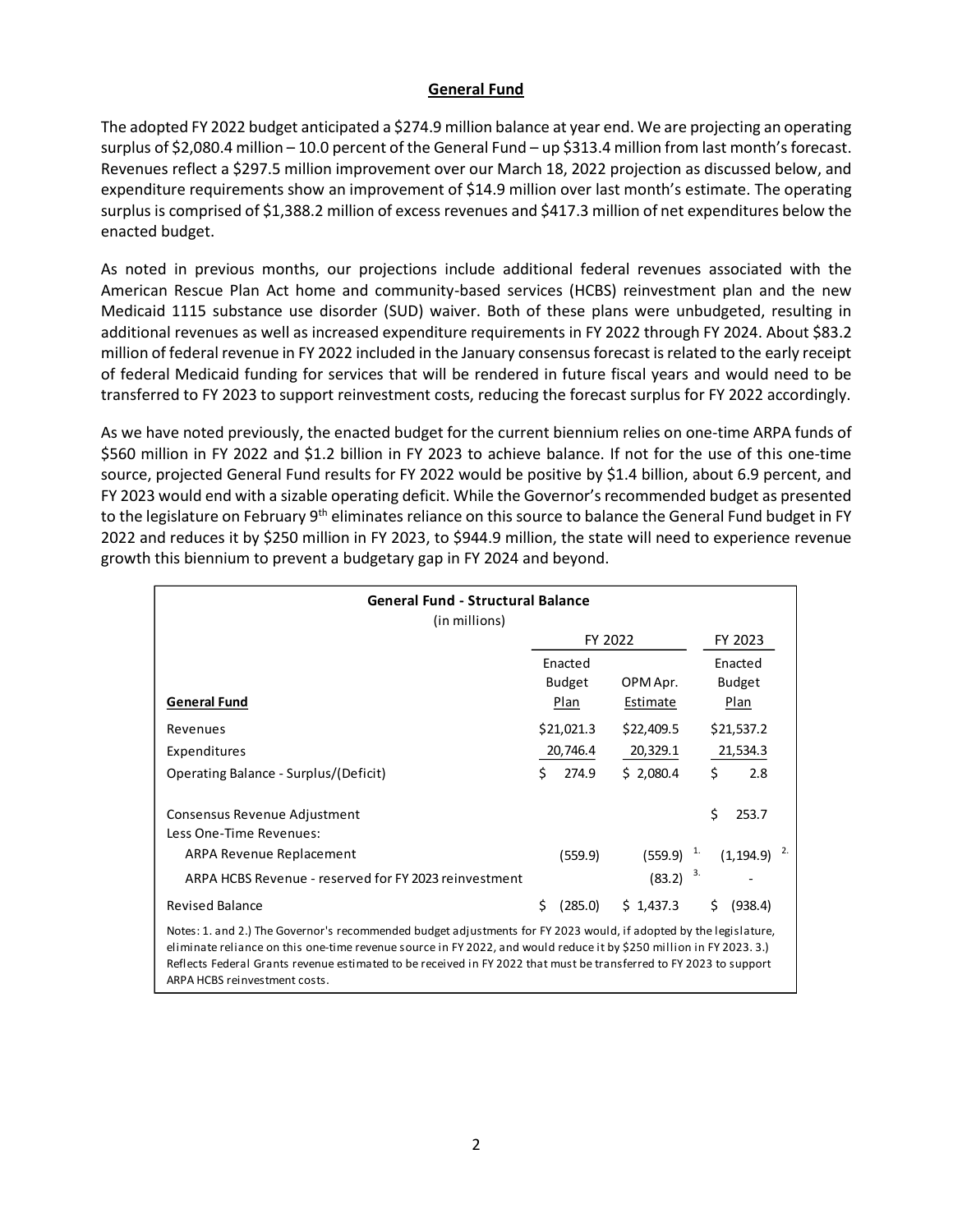Our forecast of the Budget Reserve Fund (BRF) balance is depicted below. After accounting for transfers out of the fund following the close-out of FY 2021 and transfers into the fund pursuant to the statutory volatility cap and the estimated FY 2022 operating surplus, we estimate that the fund balance at the end of FY 2022 will be approximately \$7.06 billion, or 34.0 percent of net General Fund appropriations for the current year and 32.8 percent of FY 2023 appropriations contained in Special Act 21-15. Given that this balance exceeds the statutory 15 percent cap for the Budget Reserve Fund, additional transfers to the State Employees Retirement Fund and/or the Teachers' Retirement Fund are expected during the close-out period for FY 2022.

| <b>Budget Reserve Fund</b>                                            |    |               |  |  |  |  |
|-----------------------------------------------------------------------|----|---------------|--|--|--|--|
|                                                                       |    | (in millions) |  |  |  |  |
| Estimated BRF Starting Balance - FY 2022 (OSC 9/30/21 Est.)           | S. | 4,730.3       |  |  |  |  |
| Deposit to SERS/TRS pursuant to Sec. 4-30a, C.G.S. (OSC 9/30/21 Est.) |    | (1,618.3)     |  |  |  |  |
| Projected Operating Surplus - FY 2022 (OPM 4/20/22 Est.)              |    | 2,080.4       |  |  |  |  |
| Volatility Cap Deposit - FY 2022 (OPM 4/20/22 Est.)                   |    | 1,869.2       |  |  |  |  |
| Estimated BRF Ending Balance - FY 2022                                |    | 7.061.6       |  |  |  |  |

#### Revenues

Estimated revenues have been revised upward this month by a net \$297.5 million. The largest positive change is in the Pass-Through Entity Tax, up \$700 million, as collections in the month of March far exceeded its target. Estimates and Finals under the Personal Income Tax are being revised upward by \$200 million as collections for the month of April have met targeted levels. Also, the Withholding component of the Personal Income Tax is being revised upward by \$200 million. Withholding collections have continued to exceed their monthly targets with the December through March period, which typically comprise employee bonus payouts, registering particularly strong growth. Sales and Use Tax collections have been revised upward by \$100 million as the tax continues to exhibit double-digit growth over last year. Escheat collections in the first quarter of the calendar year also exhibited strong growth and therefore Rents, Fines and Escheats have been revised upward by \$40 million. Miscellaneous Tax has been revised downward by \$40 million due to a reallocation of projected tax amnesty collections from this revenue source to the appropriate tax type, as amnesty collections far exceeded the initial \$40 million estimate. With the upward revisions to the Pass-Through Entity Tax and Estimates and Finals noted above, the projected transfer from the General Fund to the Budget Reserve Fund will increase by an additional \$900 million. All other changes net to a negative \$2.5 million.

It should be noted that collections for the Estimates and Finals portion of the Personal Income Tax, as well as refunds, are still being processed at the Department of Revenue Services, as the due date was April 18<sup>th</sup>. As in previous years, we anticipate releasing an updated forecast no later than May  $2<sup>nd</sup>$  after issuance of the consensus revenue estimate required under section 2-36c of the General Statutes.

#### Expenditures

We estimate that FY 2022 net expenditures will, in aggregate, be \$417.3 million below the levels anticipated in the adopted budget. This is chiefly due to the extension of the public health emergency declaration by the federal government, which maintains the enhanced level of federal Medicaid reimbursement through June 30, 2022, thus reducing the state share of program costs. A description of projected shortfalls and lapses follows.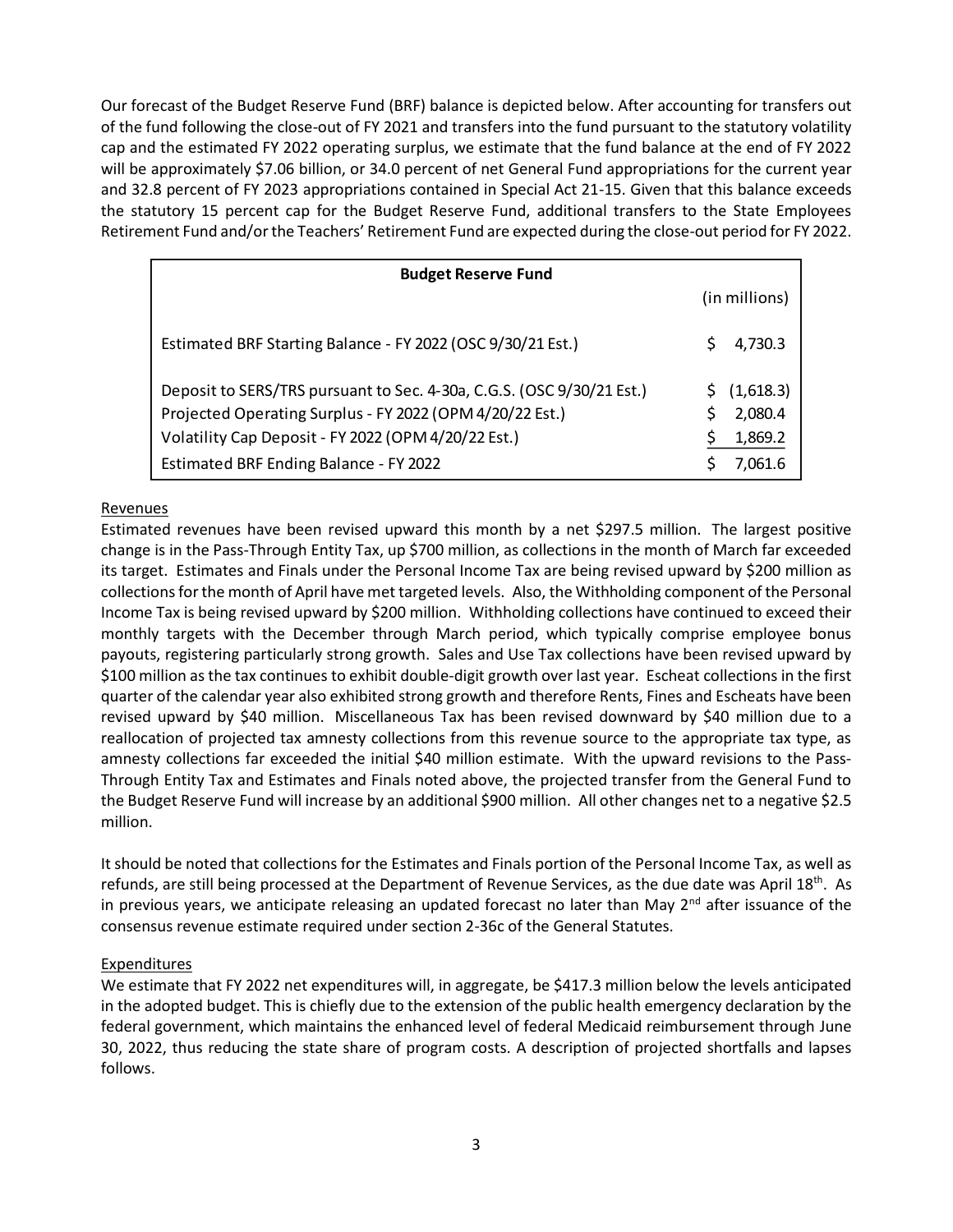Our estimate includes spending to support implementation of recreational cannabis pursuant to Public Act 21-1, June Special Session. While \$15 million is the anticipated budget requirement for FY 2022, the amount and timing of receipt of revenues this year to support these costs is unclear. Given the uncertainty around receipt of revenues, additional funding requirements totaling \$2.8 million are identified below where agencies are unable to absorb costs; this amount may increase as the year progresses.

*Deficiencies.* Shortfalls totaling \$56.1 million are projected in the following agencies:

- Comptroller's Office. A \$220,000 shortfall is projected in Other Expenses as a result of inflationary increases for software and hardware maintenance agreements.
- Department of Administrative Services. A net \$14.0 million deficiency is anticipated in Other Expenses due to the purchase of rapid COVID-19 test kits and personal protective equipment. While a significant portion of these costs are expected to be reimbursed by the Federal Emergency Management Agency (FEMA), there is some uncertainty regarding the extent to which these costs may need to be borne by the General Fund.
- Department of Consumer Protection. A shortfall of \$1.1 million is projected as a result of cannabis regulation activities associated with the passage of Public Act 21-1, June Special Session.
- Commission on Human Rights and Opportunities. A \$250,000 shortfall in Personal Services is projected due largely to the addition of durational staff to aid with the agency's COVID-related caseload.
- Department of Energy and Environmental Protection. A total deficiency of \$1.5 million is forecast, including \$250,000 in Other Expenses due to costs to outfit Environmental Conservation officers with body and dashboard cameras per the requirements of Public Act 20-1, July Special Session as well as \$1.25 million in the Emergency Spills Response account as a result of an increase in spill cases.
- Department of Economic and Community Development. A total shortfall of \$1,450,000 is forecast, with shortfalls of \$250,000 in Personal Services and \$1,200,000 in Other Expenses related to staffing and associated costs related to the establishment of the Social Equity Council.
- Office of the Chief Medical Examiner. A total shortfall of \$301,000 is projected as a result of a \$171,000 deficiency in the Personal Services account due to overtime coverage of vacant positions and a \$130,000 shortfall in the Other Expenses account due to higher than budgeted costs for contractual services.
- Office of Higher Education. A net shortfall, after transfers, totaling \$245,000 in Other Expenses is expected as a result of a determination that OHE was not authorized to utilize funds as the agency had planned from the Private Occupational School Student Protection Account, the State Authorization Reciprocity Agreement fee account, or the out-of-state school fee account.
- State Comptroller Miscellaneous. We estimate \$37.0 million in expenditures for Adjudicated Claims. No appropriation was made in the enacted budget for payment of these claims.

Lapses. The following sums totaling \$490.3 million beyond programmed lapses are estimated to remain unspent this fiscal year:

- Office of Legislative Management. Personal Services will lapse \$5.5 million.
- Auditors of Public Accounts. A lapse of \$500,000 is forecast in the Personal Services account due to vacancies.
- Governor's Office. A lapse of \$200,000 is projected in the Personal Services account due to vacancies.
- Secretary of the State. A lapse of \$150,000 is projected in the Personal Services account due to vacancies.
- Department of Revenue Services. A lapse of \$1.3 million is projected in the Personal Services account due to vacancies.
- Department of Veterans Affairs. A lapse of \$700,000 is estimated in Personal Services due to vacancies and reduced census in the skilled nursing facility.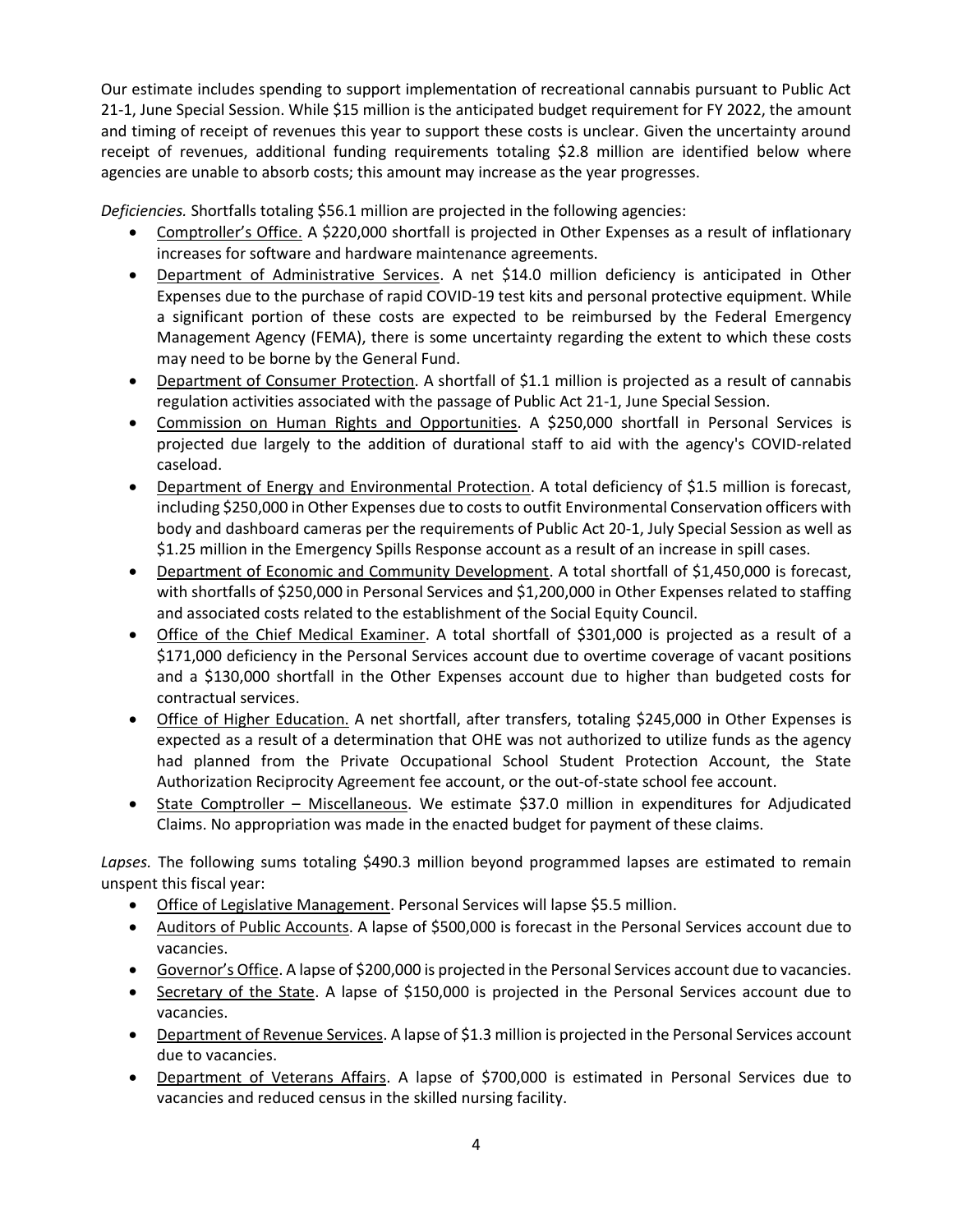- Division of Criminal Justice. A total lapse of \$859,000 is forecast in the Personal Services and Medicaid Fraud Control accounts due to vacancies.
- Department of Labor. A lapse of \$3.2 million is forecast across a variety of accounts as a result of reduced staffing and contractual costs.
- Department of Housing. A \$5 million lapse is forecast in the Housing / Homeless account due to slower than anticipated RAP rollout.
- Department of Public Health. A net lapse of \$1.75 million is forecast in the Personal Services account due to vacancies.
- Office of Health Strategy. A lapse of \$400,000 is forecast in the Personal Services account due to vacancies.
- Department of Developmental Services. A net lapse of \$3.68 million is anticipated, with \$8.0 million in Personal Services due to turnover, \$4.0 million in the Behavioral Services Program due to lower caseloads and more individuals receiving services in their homes rather than in more expensive residential settings, and \$1.5 million in Emergency Placements and \$500,000 in ID Partnership Initiatives based on timing of initiatives. Partially offsetting these lapses is a projected \$10.27 million shortfall in the Employment and Day Services account due to expenditure requirements associated with the implementation of the American Rescue Plan Act HCBS reinvestment plan.
- Department of Mental Health and Addiction Services. A net lapse of \$2 million, after transfers, is forecast in the Personal Services account.
- Department of Social Services. A total of \$219.3 million is projected to lapse. After factoring in the extension of the public health emergency declaration by the federal government, which maintains the enhanced level of federal reimbursement through June 30, 2022 (reducing the state share of program costs), as well as lower levels of service utilization, combined with the impacts of the ARPA HCBS reinvestment plan and the SUD waiver, the Medicaid account is projected to lapse \$230 million. The ARPA HCBS reinvestment plan and the SUD waiver will also require additional funding of \$2.6 million under Other Expenses while the ARPA HCBS plan will require an additional \$22.4 million under the Community Residential Services account and \$2.9 million under the Connecticut Home Care program. Total requirements for the Connecticut Home Care program are \$1.1 million due to lowerthan-budgeted caseload levels, and total requirements for Other Expenses are \$1.5 million due to reduced requirements in other areas that partially offset ARPA HCBS and SUD waiver requirements. Personal Services is expected to lapse \$4.5 million due to vacancies. Reduced caseloads and service utilization, coupled with the extension of enhanced federal reimbursement through June 30, 2022, are expected to result in a \$4.2 million lapse in the HUSKY B account. We are projecting lapses of \$3.8 million in Temporary Family Assistance, \$2.2 million in State Administered General Assistance, \$107,000 in Aid to the Blind, and \$700,000 in Aid to the Disabled due to lower caseload levels than had been budgeted. A lapse of \$813,000 is also projected in in Human Resource Development - Hispanic Programs due to contracting delays. Lastly, we are projecting a deficiency of \$2.0 million in Old Age Assistance because Medicaid billing for medical services provided by residential care homes is not expected to occur until next fiscal year.
- Department of Aging and Disability Services. A total lapse of \$600,000 is projected across various accounts, with most of the total related to vacancies.
- Department of Education. A total of \$8.0 million will lapse, with \$5 million in the Magnet School account, \$2.5 million in the Open Choice account, \$500,000 in the Charter School account and \$30,000 in the Local Charter School account due to enrollment below budgeted levels.
- Office of Early Childhood. A total of \$1.24 million is anticipated to lapse, including \$250,000 in Personal Services due to hiring delays, \$1.0 million in the Early Care and Education account due to enrollment below budgeted levels and \$75,000 in the Smart Start account as a result of a vacant classroom.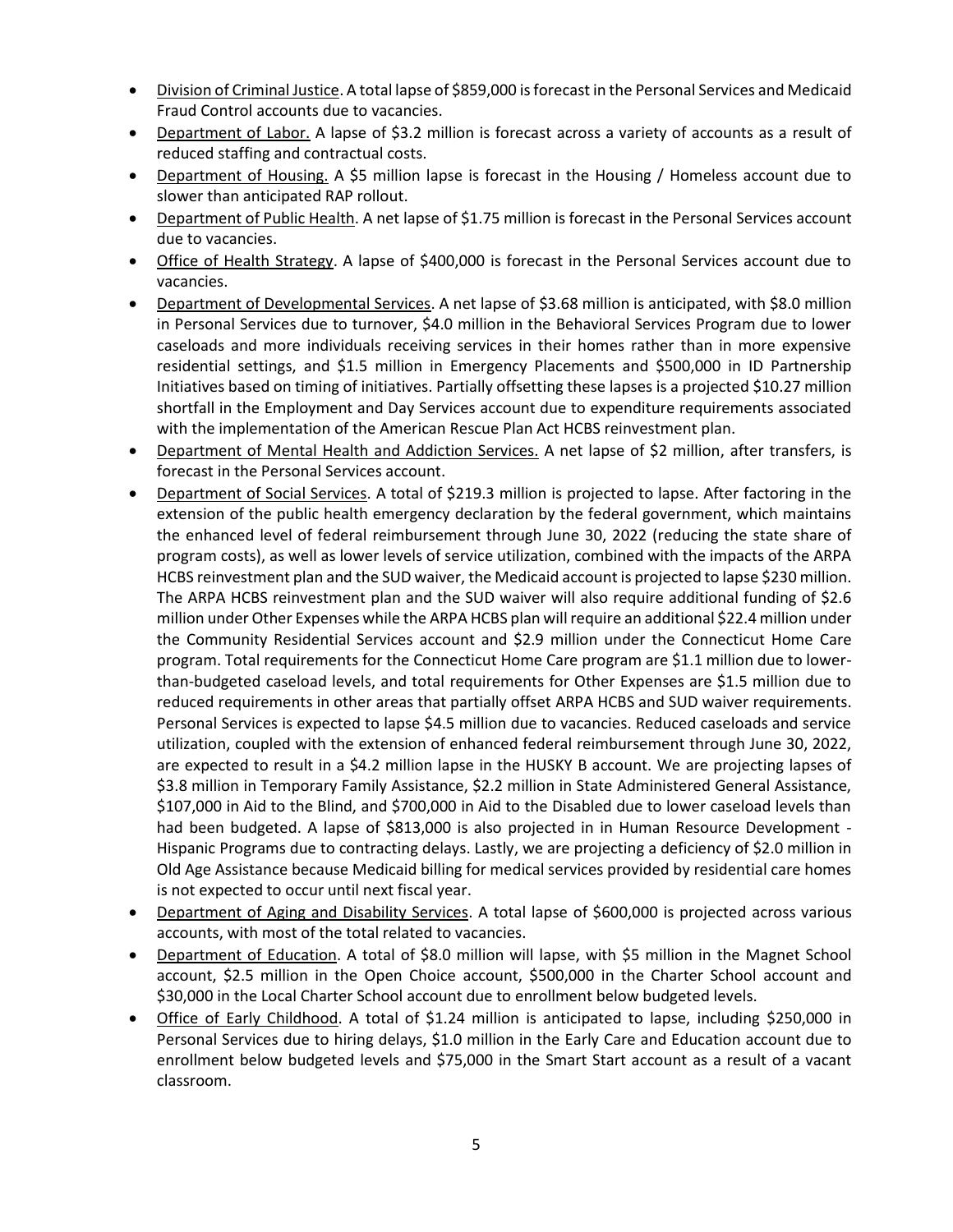- Teachers' Retirement Board. A total lapse of \$9 million is anticipated, with \$8.8 million in the Retiree Health Service Cost account due to lower than budgeted health premium costs, and \$200,000 in the Municipal Retiree Insurance Costs account.
- Department of Correction. A net lapse of \$71.4 million is projected in the Personal Services account due to expenditure offsets from the Coronavirus Relief Fund for allowable public safety costs.
- Department of Children and Families. A total of \$51.29 million is anticipated to lapse across a variety of accounts, primarily those related to board and care, due to the continuing impact of the pandemic on agency caseloads and service utilization as well as position vacancies.
- Judicial Department. A lapse of \$4.2 million is estimated in the Personal Services account due to vacancies.
- Public Defender Services Commission. A total of \$1.72 million will lapse, with most of the underexpenditure occurring in the Assigned Counsel – Criminal and Expert Witnesses accounts due to current cost trends.
- State Treasurer Debt Service. A total of \$39.7 million will lapse, primarily due to low interest rates resulting from the most recent bond sale. Of the total, \$33.3 million is in the Debt Service account and \$6.5 million in UConn 2000 Debt Service.
- State Comptroller Fringe Benefits. A total lapse of \$57.67 million is projected across a variety of accounts, with \$32.0 million of the total in the active employees' health services account, partly due to increasing retirements.
- DAS Workers' Compensation Claims. A net lapse of \$915,000 will occur due to current claim cost trends.

# **Special Transportation Fund**

The adopted budget anticipates a \$167.9 million balance from operations. We estimate that the Special Transportation Fund will end the year with an operating surplus of \$291.7 million, and that the Transportation Fund balance on June 30, 2022, will be \$532.7 million.

#### Revenues

Estimated revenues have been revised downward by \$90.0 million to reflect the three-month suspension of state's twenty-five cents per gallon motor fuels tax per Special Act 22-2.

#### **Expenditures**

In aggregate, expenditures are projected to be \$31.0 million below the level assumed in the adopted budget.

*Deficiencies*. A \$1.0 million deficiency is forecast in the Department of Administrative Services' Insurance and Risk Management account due to increases in automobile liability insurance costs.

*Lapses*. The following sums totaling \$44.0 million beyond programmed lapses are estimated to remain unspent this fiscal year. The items identified below more than satisfy the unassigned, budgeted lapse of \$12.0 million.

- Department of Motor Vehicles. A net lapse of \$3.2 million in Personal Services is anticipated due to vacancies.
- Department of Transportation. A net lapse of \$14.87 million is projected, with lapses of \$10.37 million in Personal Services due to vacancies and winter snow and ice costs and \$4.5 million in ADA Para-transit based on current ridership trends.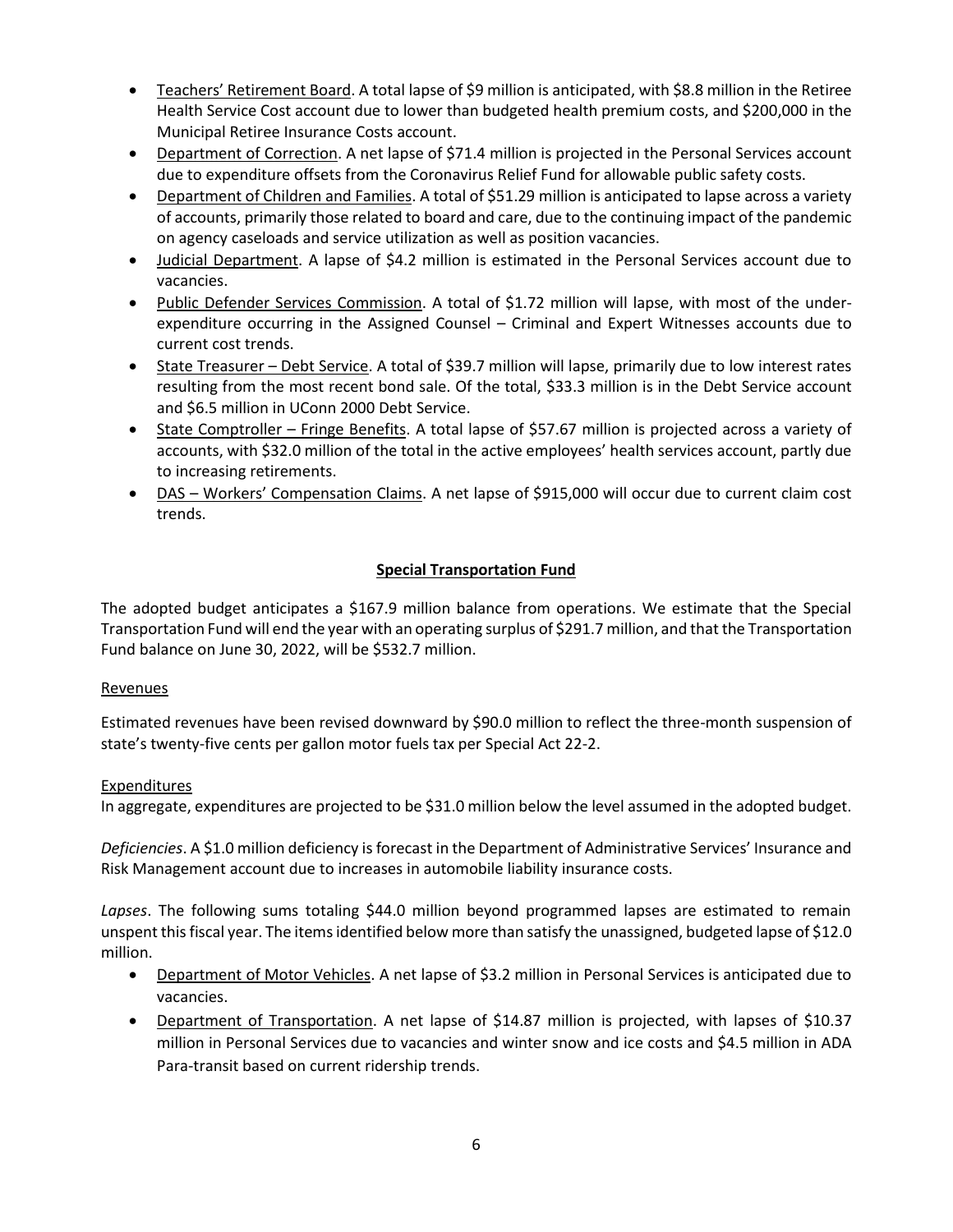- State Treasurer Debt Service. A lapse of \$22.4 million is projected primarily due to a reduction in the par amount and timing of the Fall 2022 Special Tax Obligation bond sale. The projected lapse also includes savings associated with lower than anticipated interest rates for that sale.
- State Comptroller Fringe Benefits. A net lapse of \$1.87 million is projected across a variety of accounts.
- DAS Workers' Compensation Claims. A lapse of \$1.7 million is estimated due to current claim trends.

As the year progresses, these estimates will continue to be revised to reflect the impact of changes in the economy, expenditure patterns, and/or other factors.

Sincerely,

hey K. Bekham

Jeffrey R. Beckham Secretary

Attachment:

Summary Statements, FY 2022 Revenue and Expenditures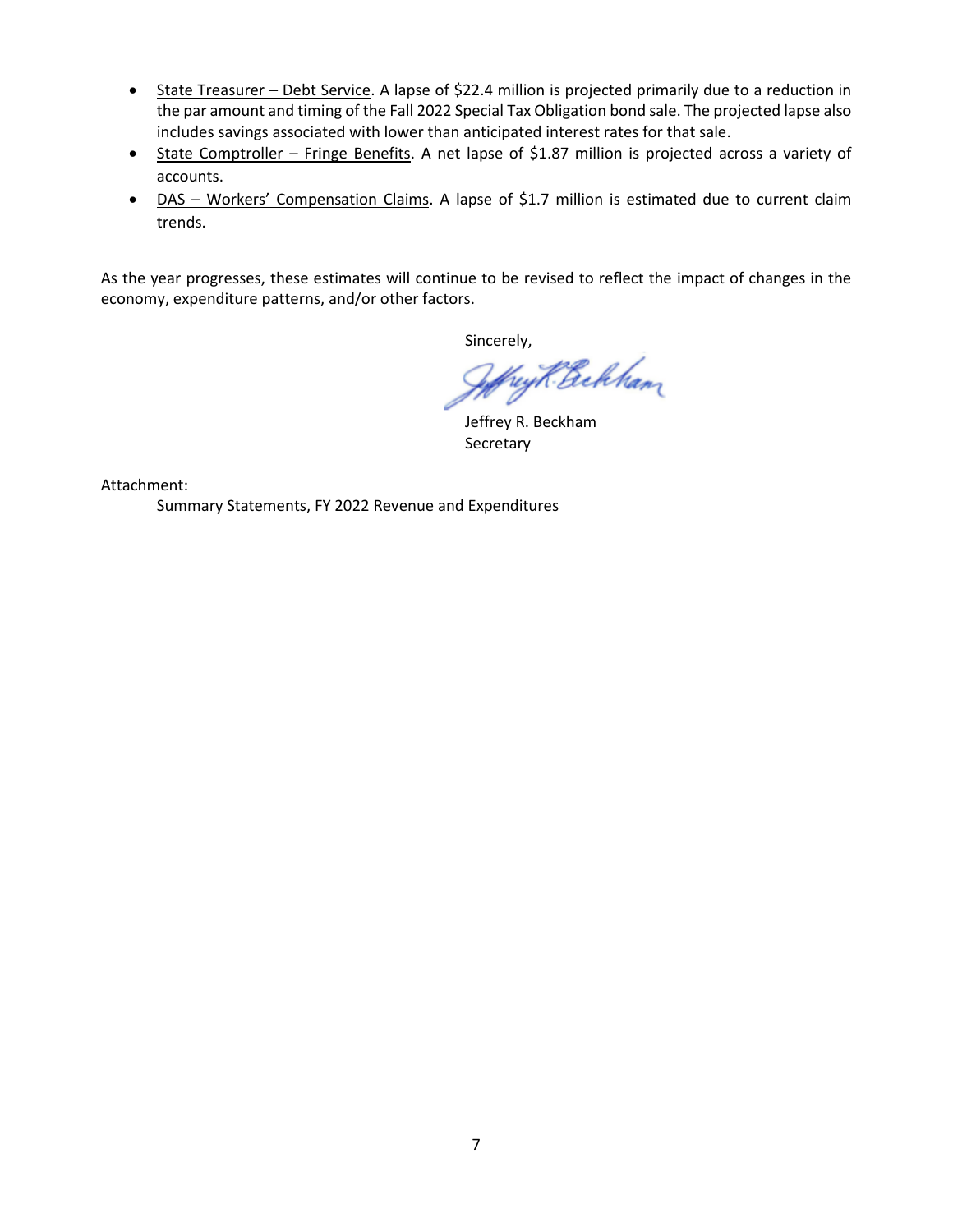# State of Connecticut Summary of Changes - FY 2022 General Fund and Special Transportation Fund Projected to June 30, 2022 As of March 31, 2022 (In Millions)

| <b>General Fund</b>                                                                                                                                                                        |                                 |                          |
|--------------------------------------------------------------------------------------------------------------------------------------------------------------------------------------------|---------------------------------|--------------------------|
| <b>Balance from Operations - Prior Month</b>                                                                                                                                               |                                 | \$<br>1,767.0            |
| Revenues<br>Personal Income Taxes - Withholding<br>Sales and Use Tax<br>All other changes (net)                                                                                            | 200.0<br>100.0<br>(2.5)         | 297.5                    |
| <b>Expenditures</b><br><b>Additional Requirements</b><br><b>Estimated Lapses</b><br>Miscellaneous Adjustments/Rounding                                                                     | (4.1)<br>19.9<br>0.0            | 15.9                     |
| <b>Operating Surplus - FY 2022</b>                                                                                                                                                         |                                 | \$<br>2,080.4            |
| <b>Budget Reserve Fund</b><br>Fund Balance as of June 30, 2021<br>Deposit to SERS/TRS Pursuant to Sec. 4-30a, CGS<br><b>Volatility Cap Deposit</b><br>FY 2022 Est. Balance from Operations | (1,618.3)<br>1,869.2<br>2,080.4 | \$<br>4,730.3<br>2,331.2 |
| Estimated Fund Balance - June 30, 2022<br>Fund Balance as Percentage of FY 2022 General Fund                                                                                               |                                 | \$<br>7,061.5<br>34.0%   |
| <b>Special Transportation Fund</b><br>Fund Balance as of June 30, 2021                                                                                                                     |                                 | \$<br>241.1              |
| <b>Balance from Operations - Prior Month</b>                                                                                                                                               |                                 | \$<br>381.3              |
| Revenues<br>Motor Fuels Tax                                                                                                                                                                | (90.0)                          | (90.0)                   |
| <b>Expenditures</b><br><b>Additional Requirements</b><br><b>Estimated Lapses</b><br>Miscellaneous Adjustments/Rounding                                                                     | 0.0<br>0.3<br>0.0               | 0.3                      |
| Estimated Fund Balance - June 30, 2022                                                                                                                                                     |                                 | \$<br>532.7              |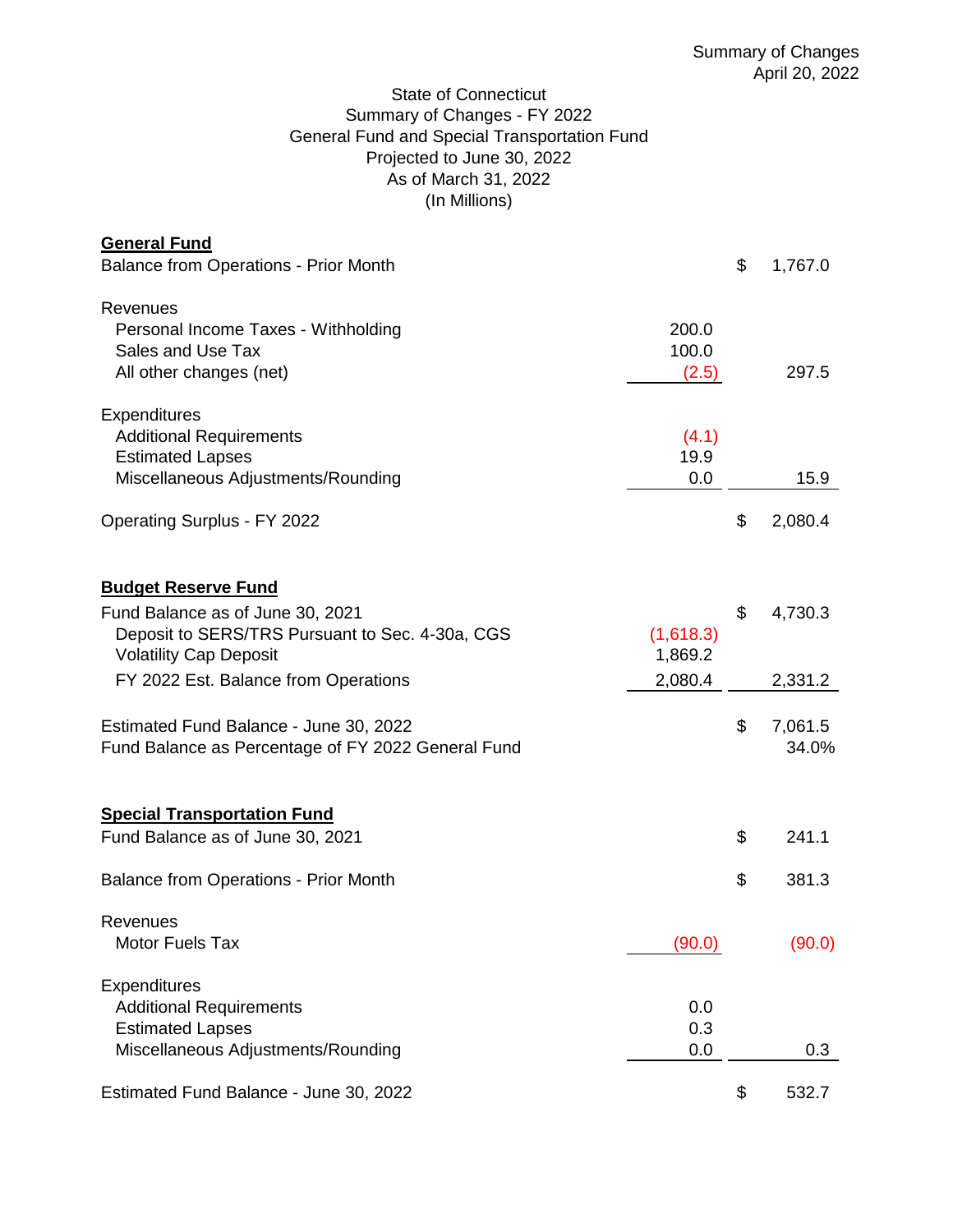#### State of Connecticut General Fund Statement of FY 2022 Revenues, Expenditures, and Results of Operations Projected to June 30, 2022 As of March 31, 2022 (In Millions)

|                                                                  | General                   | Revised          |                         |         |
|------------------------------------------------------------------|---------------------------|------------------|-------------------------|---------|
|                                                                  | Assembly                  | <b>Estimates</b> |                         | Over/   |
|                                                                  | Budget Plan <sup>1.</sup> | <b>OPM</b>       |                         | (Under) |
| <b>REVENUE</b>                                                   |                           |                  |                         |         |
| Taxes                                                            | \$<br>19,634.6            | 21,679.1<br>\$   | \$                      | 2,044.6 |
| Less: Refunds                                                    | (1,751.7)                 | (1,825.1)        |                         | (73.4)  |
| Taxes - Net                                                      | \$17,882.9                | \$19,854.0       | \$                      | 1,971.2 |
| <b>Other Revenue</b>                                             | 1,350.8                   | 1,381.3          |                         | 30.5    |
| <b>Other Sources</b>                                             | 1,787.7                   | 1,174.2          |                         | (613.5) |
| <b>TOTAL Revenue</b>                                             | \$21,021.3                | \$22,409.5       | \$                      | 1,388.2 |
| <b>EXPENDITURES</b>                                              |                           |                  |                         |         |
| Initial Current Year Appropriations                              | 20,800.3<br>\$            | 20,800.3<br>\$   | \$                      |         |
| Prior Year Appropriations Continued to FY 2022 <sup>2</sup>      |                           | 409.2            |                         | 409.2   |
| <b>TOTAL Initial and Continued Appropriations</b>                | 20,800.3                  | 21,209.5<br>\$   | $\overline{\mathbb{S}}$ | 409.2   |
| <b>Appropriation Adjustments</b>                                 |                           |                  |                         |         |
| <b>TOTAL Adjusted Appropriations</b>                             | 20,800.3<br>\$            | \$21,209.5       | \$                      | 409.2   |
| Net Additional Expenditure Requirements                          |                           | 56.1             |                         | 56.1    |
| <b>Estimated Appropriations Lapsed</b>                           | (53.9)                    | (527.3)          |                         | (473.4) |
| Estimated Appropriations to be Continued to FY 2023 <sup>2</sup> |                           |                  |                         |         |
| <b>TOTAL Estimated Expenditures</b>                              | \$20,746.4                | \$20,738.3       | \$                      | (8.1)   |
| Net Change in Fund Balance - Continuing Appropriations           |                           | (409.2)          |                         | (409.2) |
| Miscellaneous Adjustments/Rounding                               |                           |                  |                         |         |
| Net Change in Unassigned Fund Balance - 6/30/2022                | \$<br>274.9               | 2,080.4<br>\$    | S                       | 1,805.4 |

1. S.A. 21-15. Note that CGS Sec. 2-33c limits appropriations in FY 2022 to 99.0% of General Fund revenue. As a result, the \$274.9 million budgeted surplus is comprised of \$210.2 million due to this 99.0% limitation, plus a \$64.7 million operating surplus.

2. CGS Sec. 4-89 and other statutory provisions.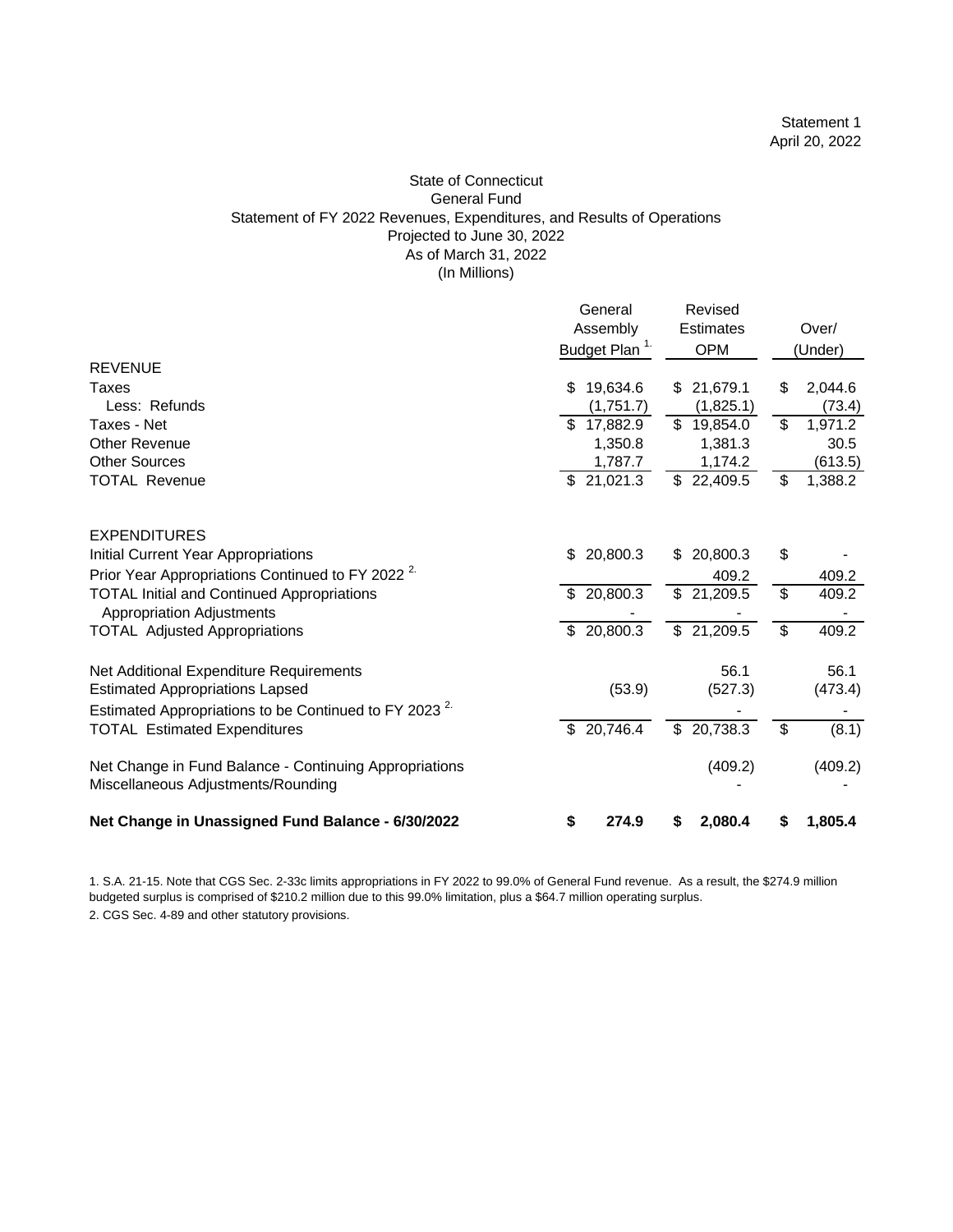#### (In Millions) State of Connecticut General Fund FY 2022 Revenue Estimates Projected to June 30, 2022 As of March 31, 2022

|                                                        | General  |                           |                  | Revised    |       |           |
|--------------------------------------------------------|----------|---------------------------|------------------|------------|-------|-----------|
|                                                        | Assembly |                           | <b>Estimates</b> |            | Over/ |           |
|                                                        |          | Budget Plan <sup>1.</sup> |                  | <b>OPM</b> |       | (Under)   |
| <b>TAXES</b>                                           |          |                           |                  |            |       |           |
| Personal Income - Withholding                          | \$       | 7,371.9                   | \$               | 7,826.9    | \$    | 455.0     |
| Personal Income - Estimates and Finals                 |          | 2,989.1                   |                  | 3,189.1    |       | 200.0     |
| Sales and Use                                          |          | 4,274.6                   |                  | 4,767.3    |       | 492.8     |
| Corporation                                            |          | 1,115.6                   |                  | 1,275.6    |       | 160.0     |
| Pass-through Entity Tax                                |          | 1,485.8                   |                  | 2,185.8    |       | 700.0     |
| <b>Public Service Corporations</b>                     |          | 262.4                     |                  | 262.4      |       |           |
| <b>Inheritance and Estate</b>                          |          | 164.4                     |                  | 164.4      |       |           |
| <b>Insurance Companies</b>                             |          | 239.9                     |                  | 232.4      |       | (7.5)     |
| Cigarettes                                             |          | 322.9                     |                  | 324.2      |       | 1.3       |
| Real Estate Conveyance                                 |          | 267.4                     |                  | 342.4      |       | 75.0      |
| <b>Alcoholic Beverages</b>                             |          | 76.6                      |                  | 76.6       |       |           |
| <b>Admissions and Dues</b>                             |          | 27.3                      |                  | 35.3       |       | 8.0       |
| <b>Health Provider Tax</b>                             |          | 974.7                     |                  | 974.7      |       |           |
| Miscellaneous                                          |          | 62.0                      |                  | 22.0       |       | (40.0)    |
| <b>TOTAL - TAXES</b>                                   | \$       | 19,634.6                  | \$               | 21,679.1   |       | \$2,044.6 |
| Less: Refunds of Taxes                                 |          | (1,571.7)                 |                  | (1,651.7)  |       | (80.0)    |
| <b>Earned Income Tax Credit</b>                        |          | (173.4)                   |                  | (166.8)    |       | 6.6       |
| R & D Credit Exchange                                  |          | (6.6)                     |                  | (6.6)      |       |           |
| TOTAL - TAXES - NET                                    | \$       | 17,882.9                  | \$               | 19,854.0   |       | \$1,971.2 |
| <b>OTHER REVENUE</b>                                   |          |                           |                  |            |       |           |
| <b>Transfers - Special Revenue</b>                     | \$       | 387.4                     | \$               | 402.2      | \$    | 14.8      |
| <b>Indian Gaming Payments</b>                          |          | 246.0                     |                  | 246.0      |       |           |
| Licenses, Permits, Fees                                |          | 352.1                     |                  | 341.6      |       | (10.5)    |
| Sales of Commodities and Services                      |          | 25.9                      |                  | 23.4       |       | (2.5)     |
| Rents, Fines, Escheats                                 |          | 160.0                     |                  | 200.0      |       | 40.0      |
| Investment Income                                      |          | 6.6                       |                  | 3.3        |       | (3.3)     |
| Miscellaneous                                          |          | 245.4                     |                  | 227.4      |       | (18.0)    |
| <b>Refunds of Payments</b>                             |          | (72.6)                    |                  | (62.6)     |       | 10.0      |
| <b>TOTAL - OTHER REVENUE</b>                           | \$       | 1,350.8                   | \$               | 1,381.3    | \$    | 30.5      |
|                                                        |          |                           |                  |            |       |           |
| OTHER SOURCES<br><b>Federal Grants</b>                 | \$       | 1,851.9                   | \$               | 2,138.4    | \$    | 286.5     |
| Transfer from Tobacco Settlement Fund                  |          | 126.2                     |                  | 126.2      |       |           |
| Transfers From/(To) Other Funds                        |          | 778.8                     |                  | 778.8      |       |           |
|                                                        |          |                           |                  |            |       |           |
| Transfers to BRF - Volatility Adjustment <sup>2.</sup> |          | (969.2)                   |                  | (1,869.2)  |       | (900.0)   |
| TOTAL - OTHER SOURCES                                  | \$       | 1,787.7                   | \$               | 1,174.2    | \$    | (613.5)   |
| <b>TOTAL - GENERAL FUND REVENUE</b>                    | S        | 21,021.3                  | S                | 22,409.5   |       | \$1,388.2 |

1. Sec. 44 of S.A. 21-15.

Budget Reserve Fund. 2. The volatility cap for FY 2022 is \$3,505.7 million. Total revenue from the Estimates and Finals portion of the Personal Income Tax and the Pass-through Entity Tax that exceeds the volatility cap will be deposited into the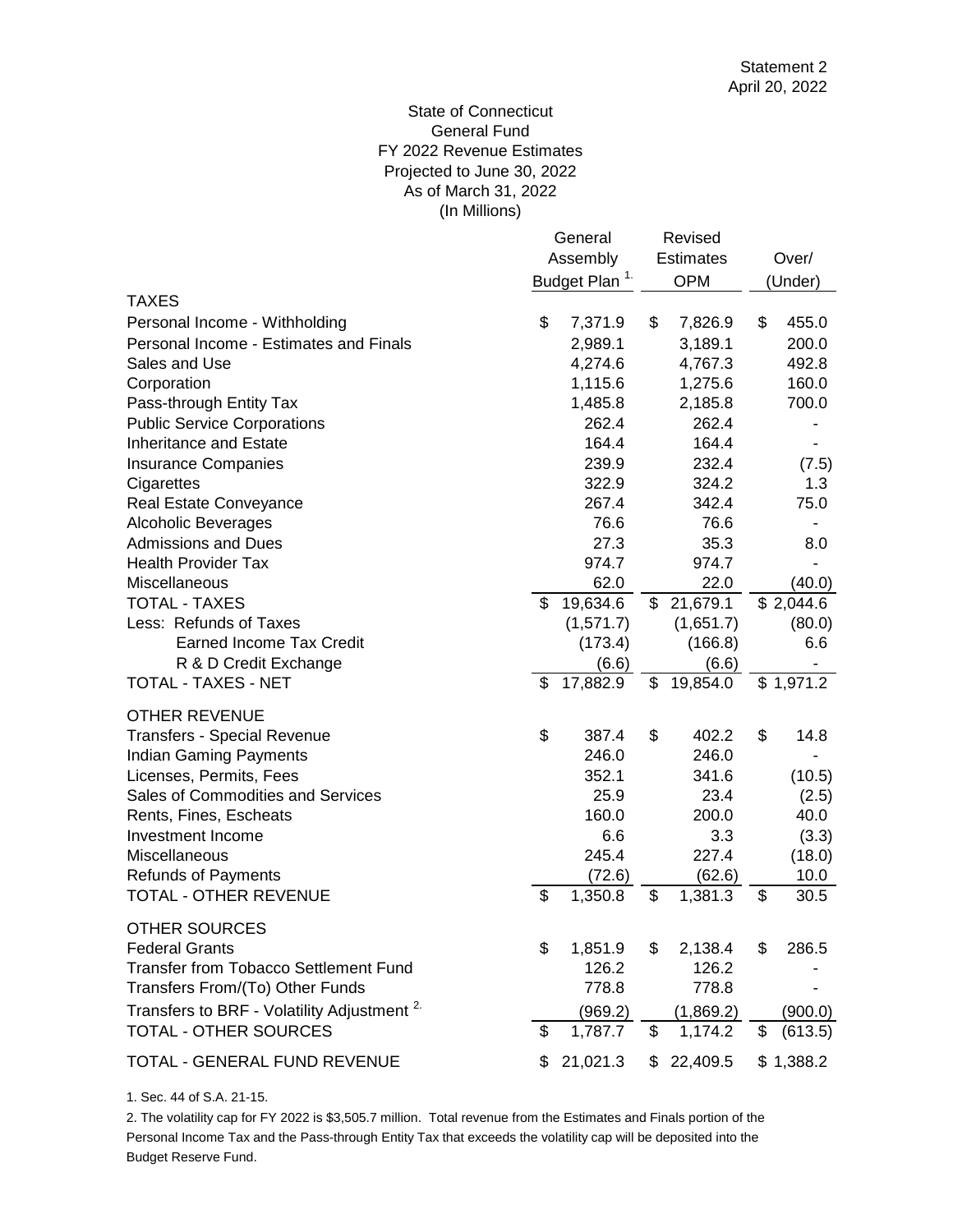# Statement 3 April 20, 2022

# State of Connecticut - General Fund FY 2022 Appropriation Adjustments - Net Additional Requirements As of March 31, 2022 Projected to June 30, 2022

| <b>Comptroller's Office</b>                       | \$<br>220,000 |
|---------------------------------------------------|---------------|
| Department of Administrative Services             | 14,000,000    |
| Department of Consumer Protection                 | 1,100,000     |
| Commission on Human Rights and Opportunities      | 250,000       |
| Department of Energy and Environmental Protection | 1,500,000     |
| Department of Economic and Community Development  | 1,450,000     |
| <b>Agricultural Experiment Station</b>            | 301,000       |
| Office of the Chief Medical Examiner              | 245,000       |
| OSC - Miscellaneous (Adjudicated Claims)          | 37,000,000    |
|                                                   |               |

 $\frac{1}{3}$  56,066,000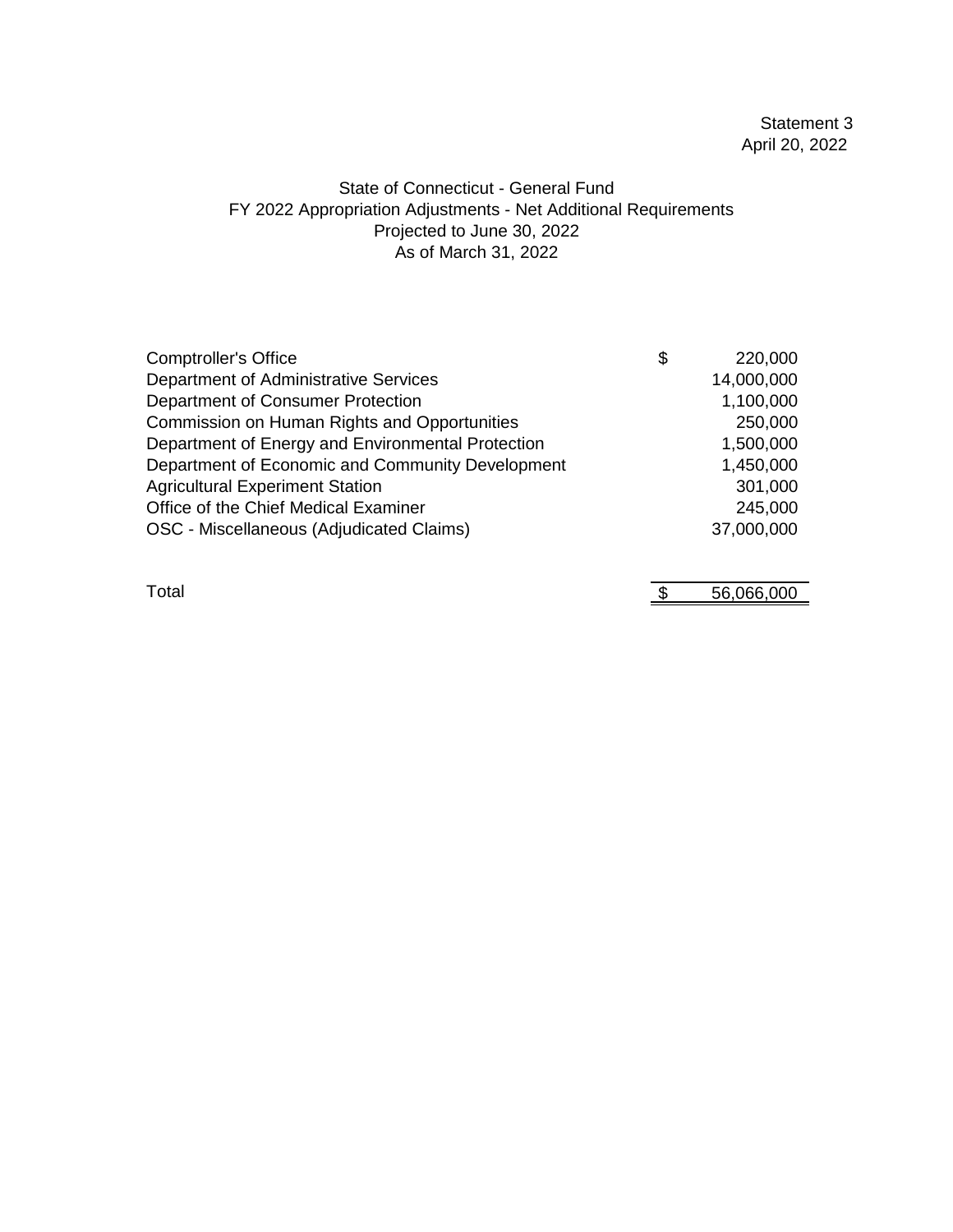State of Connecticut General Fund Estimated FY 2022 Lapses Projected to June 30, 2022 As of March 31, 2022

| <b>Unallocated Lapse</b>                           | \$<br>27,391,051 |
|----------------------------------------------------|------------------|
| Unallocated Lapse - Judicial                       | 5,000,000        |
| <b>CREATES Savings Initiative Lapse</b>            | 4,607,283        |
| Office of Legislative Management                   | 5,500,000        |
| <b>Auditors of Public Accounts</b>                 | 500,000          |
| <b>Governor's Office</b>                           | 200,000          |
| Secretary of the State                             | 150,000          |
| Department of Revenue Services                     | 1,300,000        |
| Department of Veterans Affairs                     | 700,000          |
| Division of Criminal Justice                       | 859,000          |
| Department of Labor                                | 3,199,546        |
| Department of Housing                              | 5,000,000        |
| Department of Public Health                        | 1,746,347        |
| Office of Health Strategy                          | 400,000          |
| Department of Developmental Services               | 3,677,000        |
| Department of Mental Health and Addiction Services | 2,000,000        |
| Department of Social Services                      | 219,288,332      |
| Department of Aging and Disability Services        | 600,000          |
| Department of Education                            | 8,000,000        |
| Office of Early Childhood                          | 1,237,000        |
| <b>Teachers' Retirement Board</b>                  | 9,000,000        |
| Department of Correction                           | 71,400,000       |
| Department of Children and Families                | 51,293,692       |
| <b>Judicial Department</b>                         | 4,218,000        |
| <b>Public Defender Services Commission</b>         | 1,724,000        |
| OTT - Debt Service                                 | 39,700,000       |
| <b>OSC</b> - Fringe Benefits                       | 57,670,000       |
| DAS - Workers' Compensation Claims                 | 915,000          |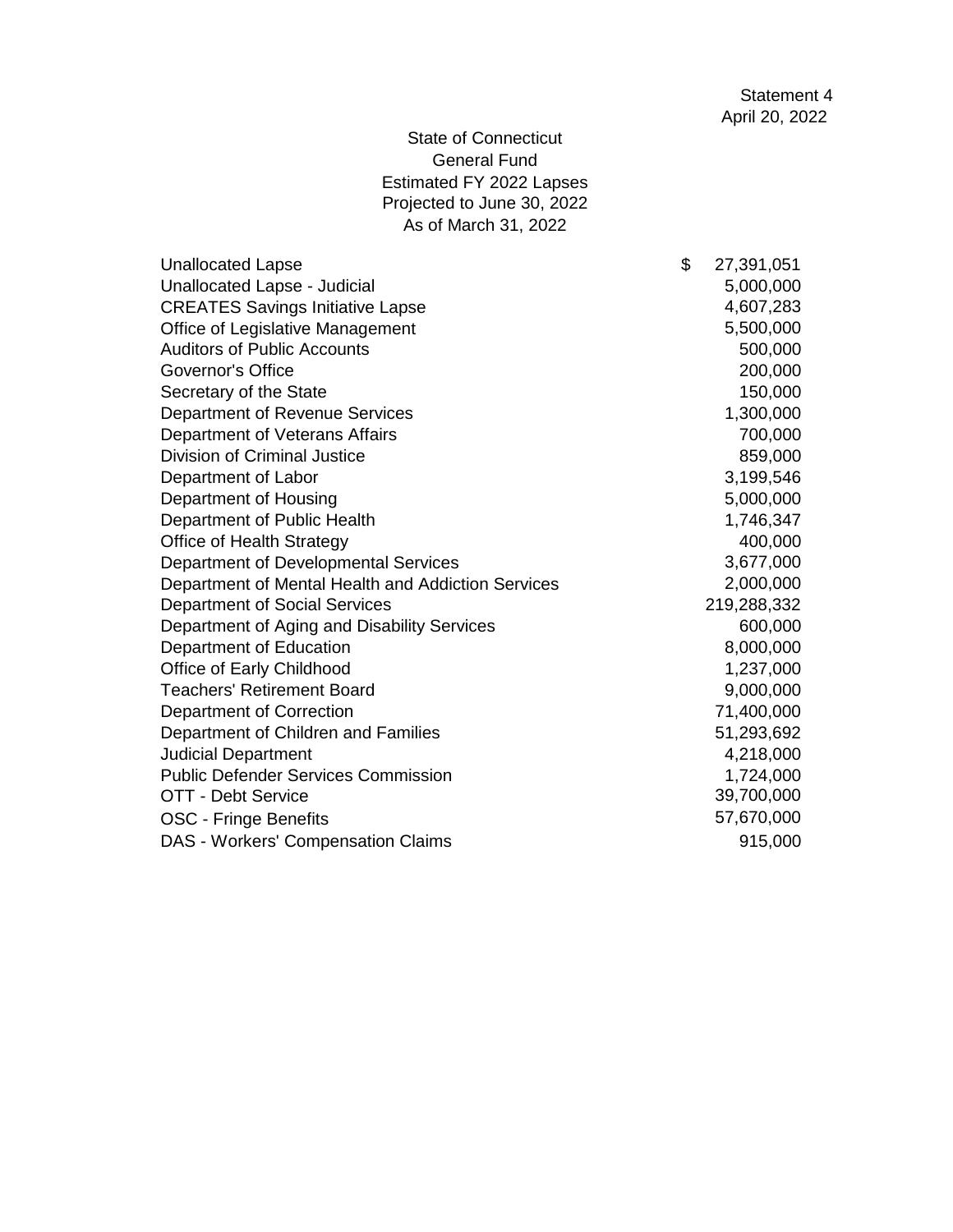Statement 5 April 20, 2022

| FY 2022 General Fund<br>Monthly Summary of Operations |                       |              |                |                   |                 |                  |                  |                 |                  |               |               |             |              |
|-------------------------------------------------------|-----------------------|--------------|----------------|-------------------|-----------------|------------------|------------------|-----------------|------------------|---------------|---------------|-------------|--------------|
|                                                       | (In Millions)         |              |                |                   |                 |                  |                  |                 |                  |               |               |             |              |
|                                                       | <b>Budget</b><br>Plan | July<br>2021 | August<br>2021 | September<br>2021 | October<br>2021 | November<br>2021 | December<br>2021 | January<br>2022 | February<br>2022 | March<br>2022 | April<br>2022 | May<br>2022 | June<br>2022 |
| <b>REVENUE</b>                                        | \$21,021.3            | \$21,021.7   | \$21,021.7     | \$21,147.9        | \$21,549.0      | \$21,549.0       | \$21,912.0       | \$21,912.0      | \$22,112.0       | \$22,409.5    |               |             |              |
| Appropriations                                        | 20,800.3              | 20,800.3     | 20,800.3       | 20,800.3          | 20,800.3        | 20,800.3         | 20,800.3         | 20,800.3        | 20,800.3         | 20,800.3      |               |             |              |
| <b>Additional Requirements</b>                        | 0.0                   | 0.0          | 10.0           | 40.4              | 55.7            | 53.7             | 94.2             | 94.2            | 52.0             | 56.1          |               |             |              |
| Less: Estimated Lapses                                | (53.9)                | (53.9)       | (63.9)         | (175.1)           | (201.7)         | (216.9)          | (465.8)          | (492.8)         | (507.4)          | (527.3)       |               |             |              |
| <b>TOTAL - Estimated Expenditures</b>                 | 20,746.4              | 20,746.4     | 20,746.4       | 20,665.6          | 20,654.3        | 20,637.1         | 20,428.7         | 20,401.7        | 20,345.0         | 20,329.1      | 0.0           | 0.0         | 0.0          |
| <b>Operating Balance</b>                              | 274.9                 | 275.3        | 275.3          | 482.3             | 894.7           | 911.9            | 1,483.3          | 1,510.3         | 1,767.0          | 2,080.4       | 0.0           | 0.0         | 0.0          |
| Misc. Adjustments/Rounding                            | 0.0                   | 0.0          | 0.0            | 0.0               | 0.0             | 0.0              | 0.0              | 0.0             | 0.0              | 0.0           |               |             |              |
| Est. Operating Balance - 6/30/22                      | \$274.9               | \$275.3      | \$275.3        | \$482.3           | \$894.7         | \$911.9          | \$1,483.3        | \$1,510.3       | \$1,767.0        | \$2,080.4     | \$0.0         | \$0.0       | \$0.0        |

# State of Connecticut

1. S.A. 21-15.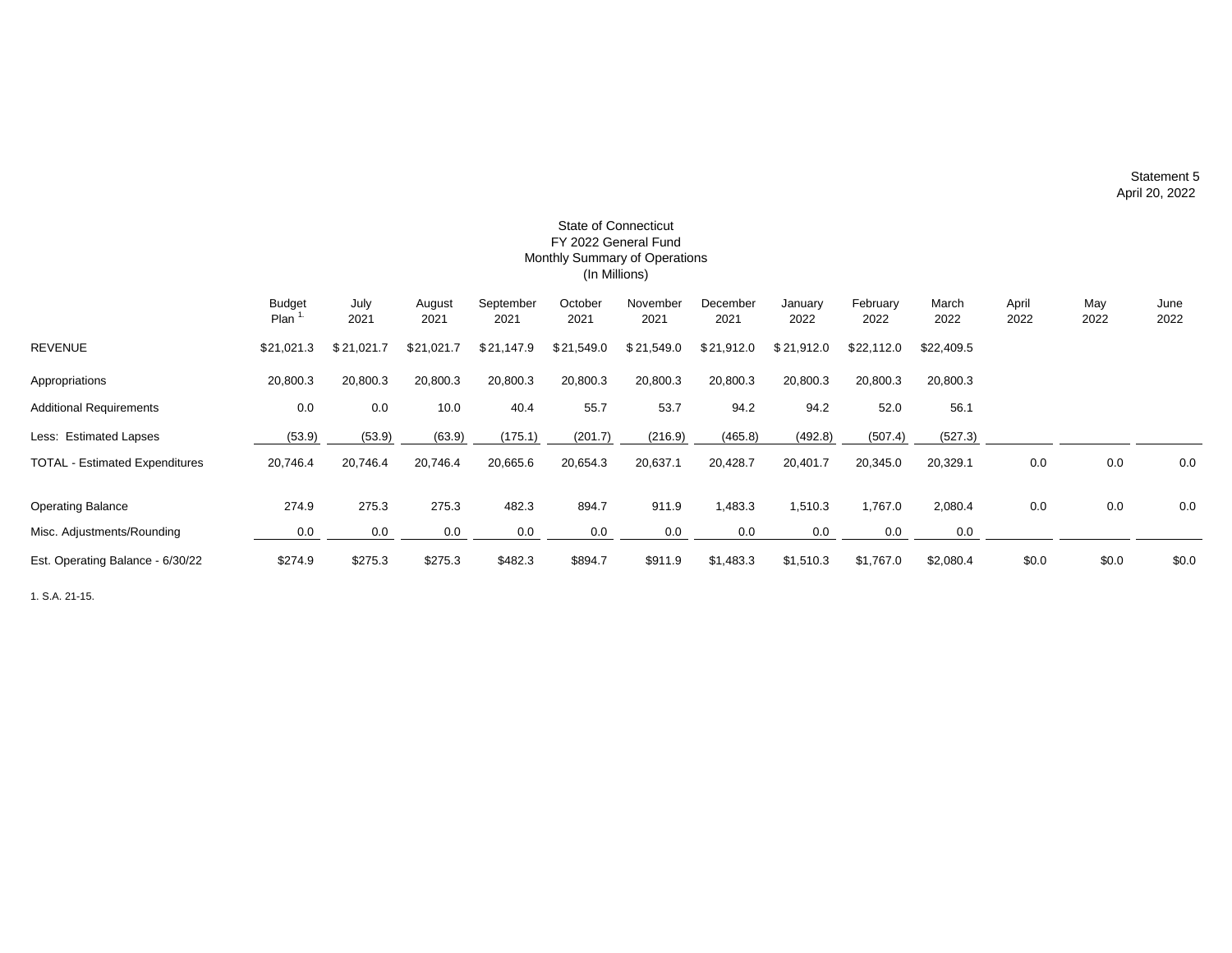# State of Connecticut Special Transportation Fund Analysis of FY 2022 Budget Plan Projected to June 30, 2022 As of March 31, 2022 (In Millions)

|                                                                                              | General<br>Assembly<br>Budget Plan <sup>1</sup> | Revised<br><b>Estimates</b><br><b>OPM</b> |                | Over/<br>(Under) |
|----------------------------------------------------------------------------------------------|-------------------------------------------------|-------------------------------------------|----------------|------------------|
| Fund Balance as of June 30, 2021                                                             | 245.8<br>\$                                     | 241.1<br>\$                               | \$             | (4.7)            |
| <b>REVENUE</b>                                                                               |                                                 |                                           |                |                  |
| Taxes                                                                                        | \$1,494.6                                       | \$1,570.9                                 | \$             | 76.3             |
| Less: Refunds of Taxes                                                                       | (15.5)                                          | (18.5)                                    |                | (3.0)            |
| <b>Taxes - Net</b>                                                                           | 1,479.1                                         | 1,552.4                                   |                | 73.3             |
| <b>Other Revenue</b>                                                                         | 410.6                                           | 430.0                                     |                | 19.4             |
| <b>TOTAL - Revenue</b>                                                                       | \$1,889.7                                       | \$1,982.4                                 | $\mathfrak{S}$ | 92.7             |
| <b>EXPENDITURES</b>                                                                          |                                                 |                                           |                |                  |
| Appropriations                                                                               | \$1,833.8                                       | \$1,833.8                                 | \$             |                  |
| Prior Year Appropriations Continued to FY 2022 <sup>2</sup>                                  |                                                 | 40.6                                      |                | 40.6             |
| <b>TOTAL Initial and Continued Appropriations</b>                                            | \$1,833.8                                       | \$1,874.4                                 | \$             | 40.6             |
| <b>Appropriation Adjustments</b>                                                             |                                                 |                                           |                |                  |
| <b>TOTAL Adjusted Appropriations</b>                                                         | \$1,833.8                                       | \$1,874.4                                 | \$             | 40.6             |
| Net Additional Expenditure Requirements                                                      |                                                 | 1.0                                       |                | 1.0              |
| <b>Estimated Appropriations Lapsed</b>                                                       | (112.0)                                         | (144.0)                                   |                | (32.0)           |
| Estimated Appropriations to be Continued to FY 2023 <sup>2.</sup>                            |                                                 |                                           |                |                  |
| <b>TOTAL Estimated Expenditures</b>                                                          | \$1,721.8                                       | \$1,731.4                                 | $\mathfrak{L}$ | 9.6              |
| Net Change in Fund Balance - Continuing Appropriations<br>Miscellaneous Adjustments/Rounding |                                                 | (40.6)                                    |                | (40.6)           |
| Net Change in Unassigned Fund Balance - FY 2022                                              | \$<br>167.9                                     | \$<br>291.6                               | \$             | 123.7            |
| Estimated Fund Balance - June 30, 2022                                                       | \$<br>413.7                                     | 532.7<br>\$                               | \$             | 119.0            |

<sup>1.</sup> S.A. 21-15. Note that CGS Sec. 2-33c limits appropriations in FY 2022 to 99.0% of Special Transportation Fund revenue. As a result, the \$167.9 million budgeted surplus is comprised of \$18.9 million due to this 99.0% limitation, plus a \$149.0 million operating surplus.

2. CGS Sec. 4-89 and other statutory provisions.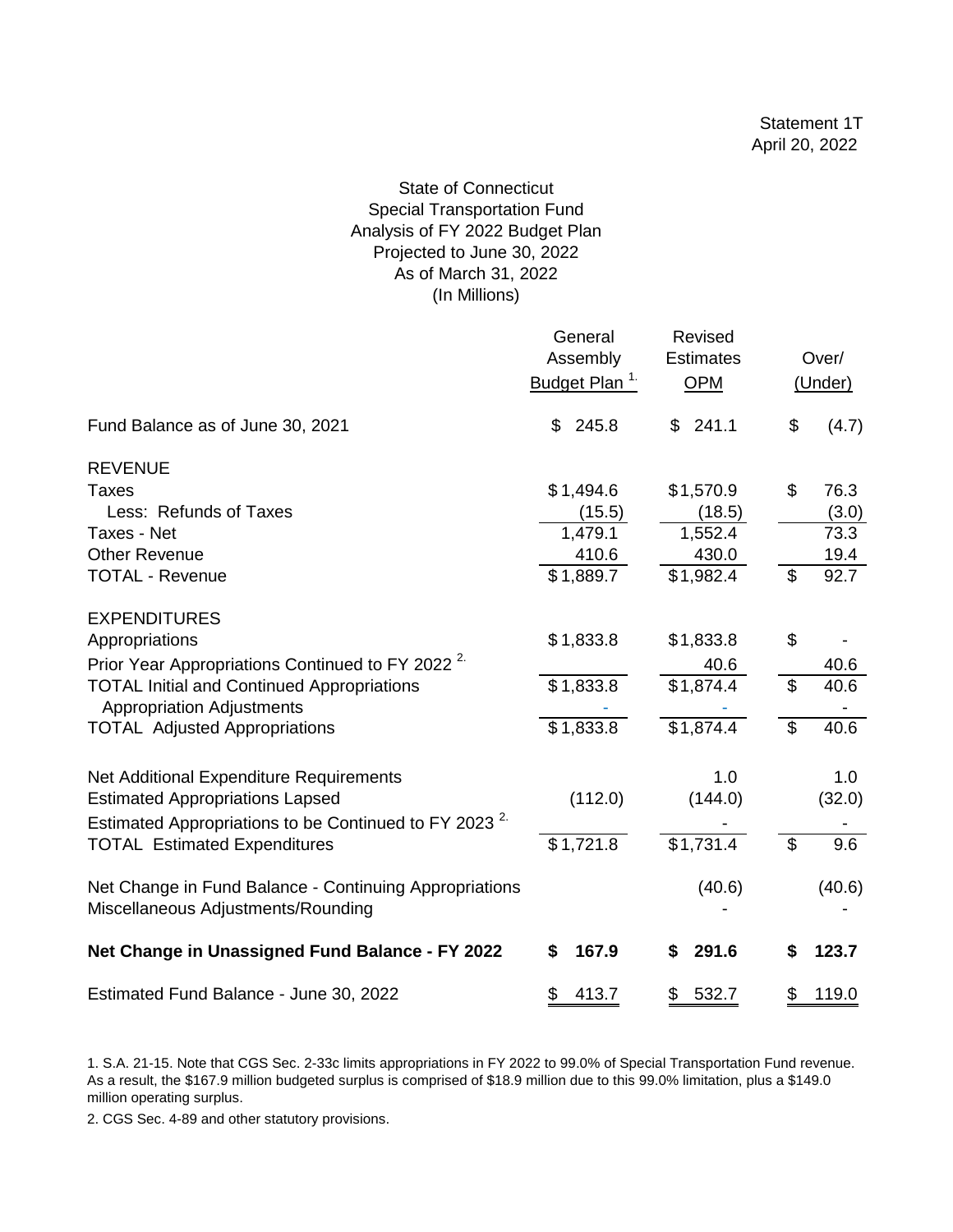#### As of March 31, 2022 (In Millions) State of Connecticut Special Transportation Fund FY 2022 Revenue Estimates Projected to June 30, 2022

|                                             | General<br>Assembly<br>Budget Plan <sup>1.</sup> |         | Revised<br><b>Estimates</b><br><b>OPM</b> |         | Over/<br>(Under) |
|---------------------------------------------|--------------------------------------------------|---------|-------------------------------------------|---------|------------------|
|                                             |                                                  |         |                                           |         |                  |
| <b>TAXES</b>                                |                                                  |         |                                           |         |                  |
| <b>Motor Fuels</b>                          | \$                                               | 480.3   | \$                                        | 390.3   | \$<br>(90.0)     |
| Oil Companies                               |                                                  | 250.4   |                                           | 370.4   | 120.0            |
| Sales & Use Tax                             |                                                  | 670.0   |                                           | 689.3   | 19.3             |
| Sales Tax DMV                               |                                                  | 93.9    |                                           | 120.9   | 27.0             |
| <b>TOTAL - TAXES</b>                        |                                                  | 1,494.6 |                                           | 1,570.9 | 76.3             |
| Less: Refunds of Taxes                      |                                                  | (15.5)  |                                           | (18.5)  | (3.0)            |
| TOTAL - TAXES - NET                         | $\mathfrak{S}$                                   | 1,479.1 | \$                                        | 1,552.4 | \$<br>73.3       |
| <b>OTHER REVENUE</b>                        |                                                  |         |                                           |         |                  |
| <b>Motor Vehicle Receipts</b>               | \$                                               | 264.2   | \$                                        | 286.7   | \$<br>22.5       |
| Licenses, Permits, Fees                     |                                                  | 140.8   |                                           | 140.8   |                  |
| Interest Income                             |                                                  | 5.1     |                                           | 2.0     | (3.1)            |
| <b>Federal Grants</b>                       |                                                  | 11.0    |                                           | 11.0    |                  |
| Transfers (To)/From Other Funds             |                                                  | (5.5)   |                                           | (5.5)   |                  |
| <b>Refunds of Payments</b>                  |                                                  | (5.0)   |                                           | (5.0)   |                  |
| <b>TOTAL - OTHER REVENUE</b>                | $\mathbb{S}$                                     | 410.6   | \$                                        | 430.0   | \$<br>19.4       |
| TOTAL - SPECIAL TRANSPORTATION FUND REVENUE | \$                                               | 1,889.7 | \$                                        | 1,982.4 | \$<br>92.7       |

1. Sec. 45 of S.A. 21-15.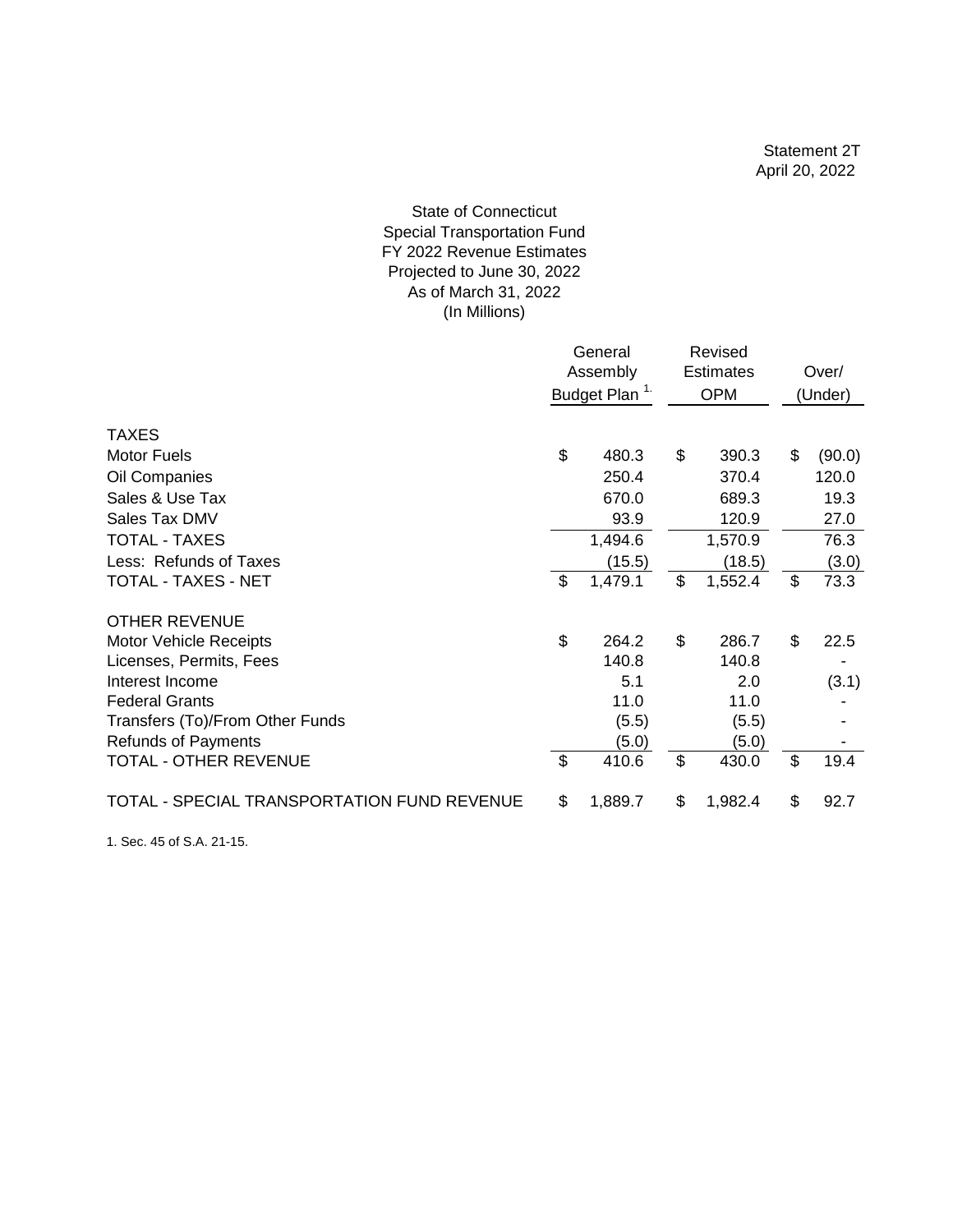Statement 3T April 20, 2022

State of Connecticut Special Transportation Fund FY 2022 Appropriation Adjustments - Net Additional Requirements Projected to June 30, 2022 As of March 31, 2022

| Department of Administrative Services | \$1,000,000 |
|---------------------------------------|-------------|
| Total                                 | \$1,000,000 |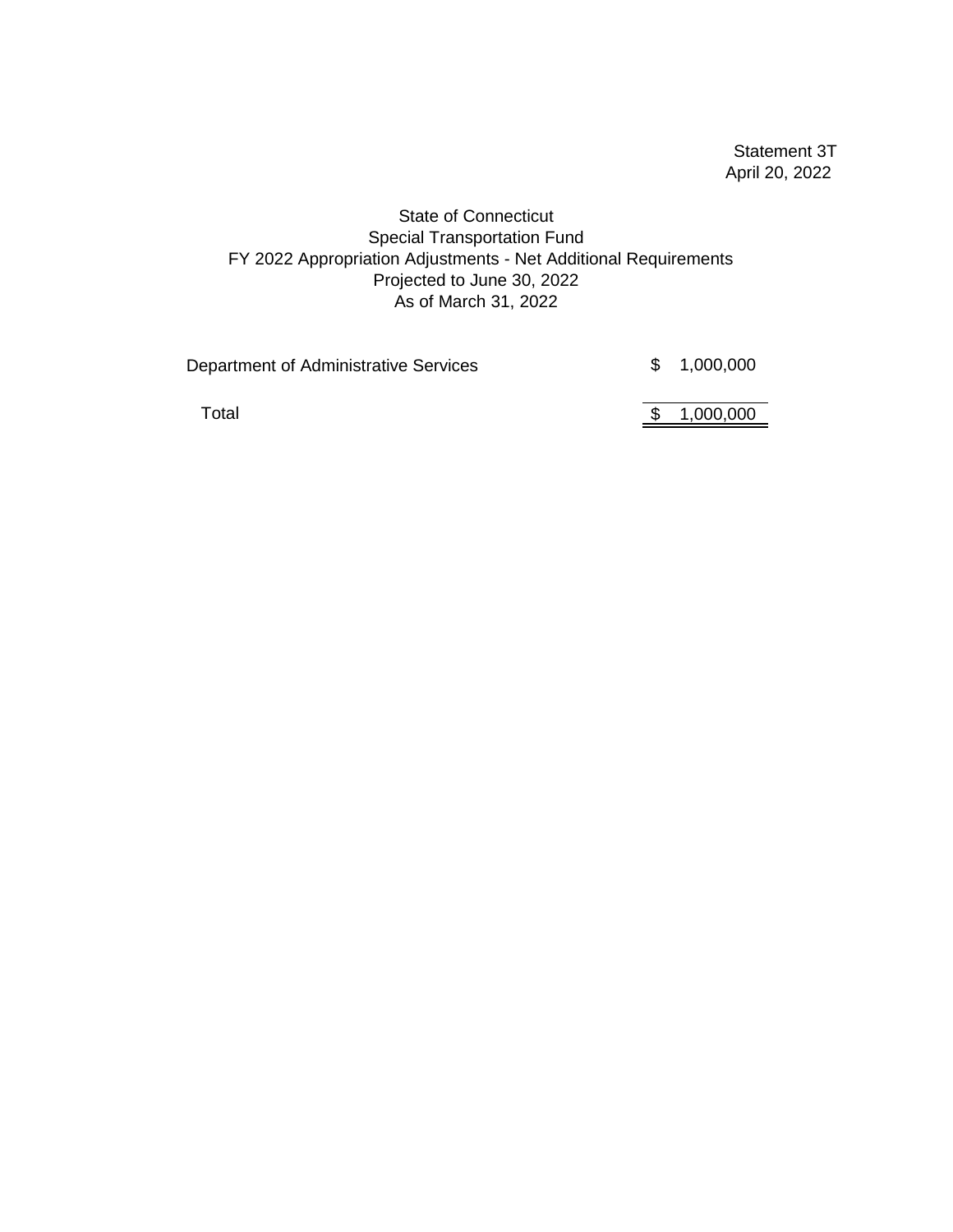Statement 4T April 20, 2022

State of Connecticut Special Transportation Fund FY 2022 Estimated Lapses Projected to June 30, 2022 As of March 31, 2022

| <b>Unallocated Lapse</b>                                |             |
|---------------------------------------------------------|-------------|
| Temporary Federal Support for Transportation Operations | 100,000,000 |
| Department of Motor Vehicles                            | 3,200,000   |
| Department of Transportation                            | 14,867,000  |
| OTT - Debt Service                                      | 22,400,000  |
| <b>OSC - Fringe Benefits</b>                            | 1,870,000   |
| DAS - Workers' Compensation Claims                      | 1,700,000   |
|                                                         |             |
| Total                                                   | 144,037,000 |